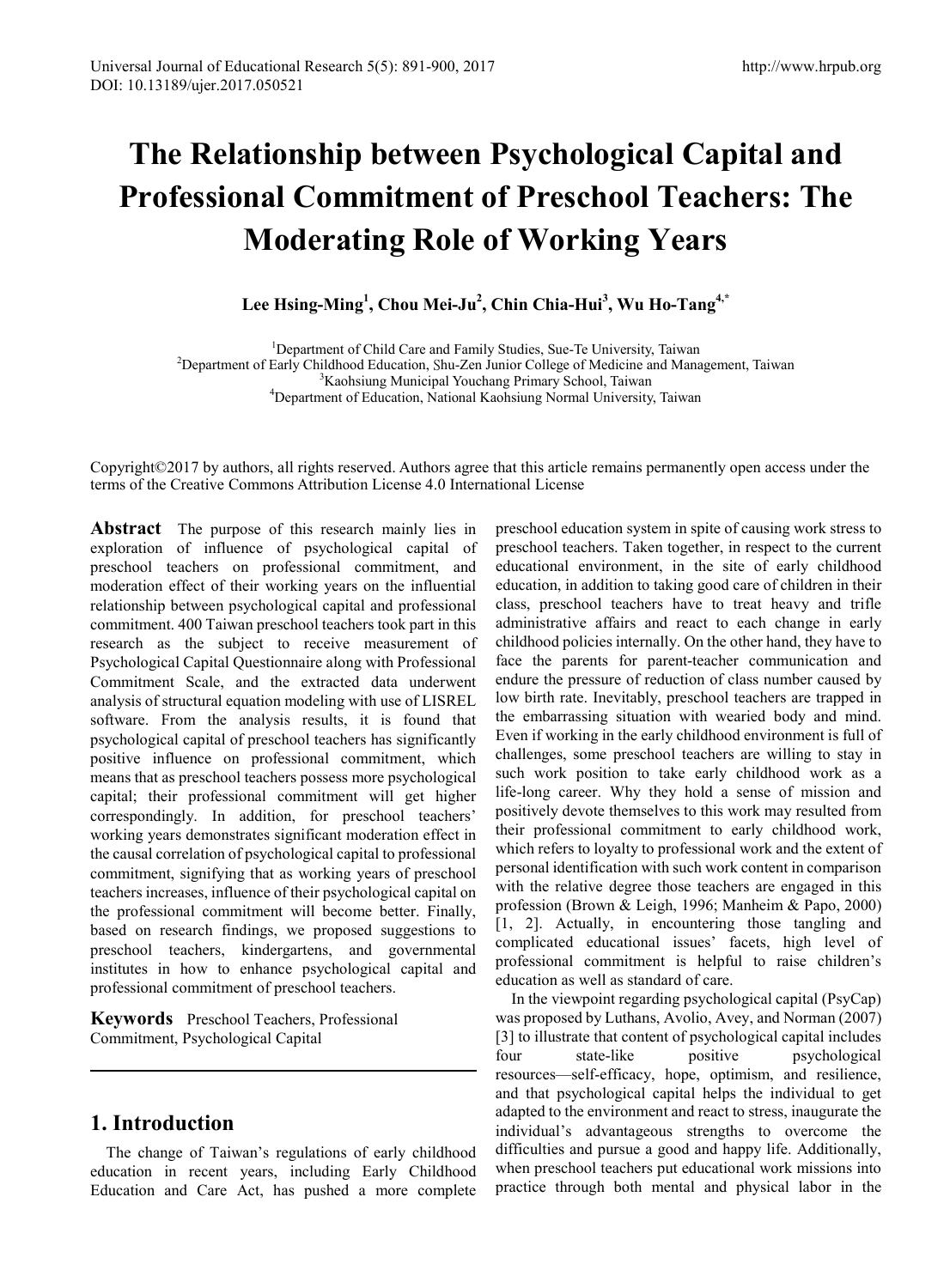workplace, if they can raise psychological capital, they will be able to enhance the positive work attitudes and behaviors (Luthans, Youssef, & Avolio, 2007) [4]. Moreover, relating studies also confirm that psychological capital can raise professional commitment (Avey, Wernsing, & Luthans, 2008; Luthans, & Jensen, 2005; Zhong, 2007) [5, 6, 7]; therefore, it is necessary for us to explore the influence of preschool teachers' psychological capital on professional commitment so as to strengthen quality of early childhood education and care.

According to academic hypothesis of House, Kessler and Herzog (1990) [8] that the phenomena in the society would shape the individual's thinking, everyone's habits in daily life are all affected by the "mirror" of this society, everyone would know the self from others' eyes and even construct his/her own power and influential power. Under such conditions, it is extremely possible for psychological capital and professional commitment to be moderated by the variables with control of power resources and implication of influential power. Besides, based on the hypothesis of relational demography assumed by Wiersema and Bantel (1992) [9], under the principle of similarity attraction, which suggests the birds of a feather flock together and like attracts like, psychological capital and professional commitment may be moderated by one of the socio-demographic factors—working years. After all, working years represent one's work time and work experiences in the workplace, and when he/she works longer, it is even more likely for him/her to own psychological capital and professional commitment. In this sense, it is a must for us to discuss the moderation effect of preschool teachers working years on the influential relationship between psychological capital and professional commitment. In short, this research aims to probe into the influential relationship of preschool teachers' psychological capital on professional commitment, and the moderation effect of working years on this relationship.

# **2. Review Related Literature**

#### **2.1. Psychological Capital**

After positive psychology emerged, the observatory vision and research tendency have drawn an extensive range of the public's attention. Positive psychology emphasizes on exploration of advantages and values of human psychology to flourish human life quality and bring human's optimal potential to a full play (Gable & Haidt, 2005) [10], and to resume the important mission of psychology in regard of helping people grow and be happy, which has aroused remarkable reverberation in the territory of research (Linley & Joseph, 2004) [11]. However, Luthans's (2002) [12] statement of positive psychology with respect to organizing research context often highlights on "what is wrong with people", while neglects "what is right with people". He further stresses on and strongly agrees that positive experiences can bring up desirable outcomes, and establish

various psychological resources, and proposes that application of the research oriented to such positive psychology's constructs to positive organization behavioristics. Meanwhile, he also forcefully initiates exertion of psychological resources that are measurable, developmental, and impactful on performance.

Luthans, Youssef, and et al (2007) [4] propose a more complete definition of psychological capital that he claims to contain four measuring constructs. To begin with, the first construct is self-efficacy that requires the individual to make necessary efforts to successfully carry out challengeable tasks. Followed by the second construct, it is optimism that proceeds positive attribution for the present and future victory. Thirdly, it is the individual's will power and hope that he/she can re-select the approaches to achieve the goals. As for the last one, it relates to resilience that the individual can recover from difficult situation quickly. In the perspective of Luthans, Avolio, and et al (2007) [3], such concept involving psychological capital differs from that in the traditional economic territory; instead, it complies with the standard set up by positive organization behavioristics: 1. Founded on theories and research; 2. A must of being measured effectively; 3. Unique in organization behavioristics; 4. Developmental and adjustable state-like rather than fixed trait; and 5. Positive impact on work attitudes and work performance (Luthans, Avolio et al., 2007; Luthans & Youssef, 2004) [3, 13].

In other words, the content of psychological capital relates to the four types of positive psychological power in positive psychology that is unique and can be operated concretely—hope, self-efficacy, resilience, and optimism. Particularly, the four types of positive psychological power are all state-like positive psychological energy with the likelihood of being developed and managed. Otherwise, we can say that psychological capital is the individual's positive psychological resources, which consist of constructs (hope, self-efficacy, resilience, and optimism) or positive psychological state able to be elevated and developed, instead of traits relatively stable and hard to be changed.

#### **2.2. Impact of Psychological Capital on Professional Commitment**

Definitions of the professional commitment construct range from how one is engaged in carrying out the specific tasks in the work environment to how important for work to play a role in daily life (Brown & Leigh, 1996; Manheim & Papo, 2000; Paullay, Alliger, & Stone-Romero, 1994) [1, 2, 14]. As for this research, professional commitment is considered as a work attitude variable or identification that one has with his/her professional quality in the work field. Professional commitment includes affective commitment, continuance commitment, normative commitment, and other constructs (Meyer, Allen, & Smith, 1993) [15]. As far as preschool teachers are concerned, affective commitment refers to teachers' identification with and emotional dependence on the profession, leading to the individual's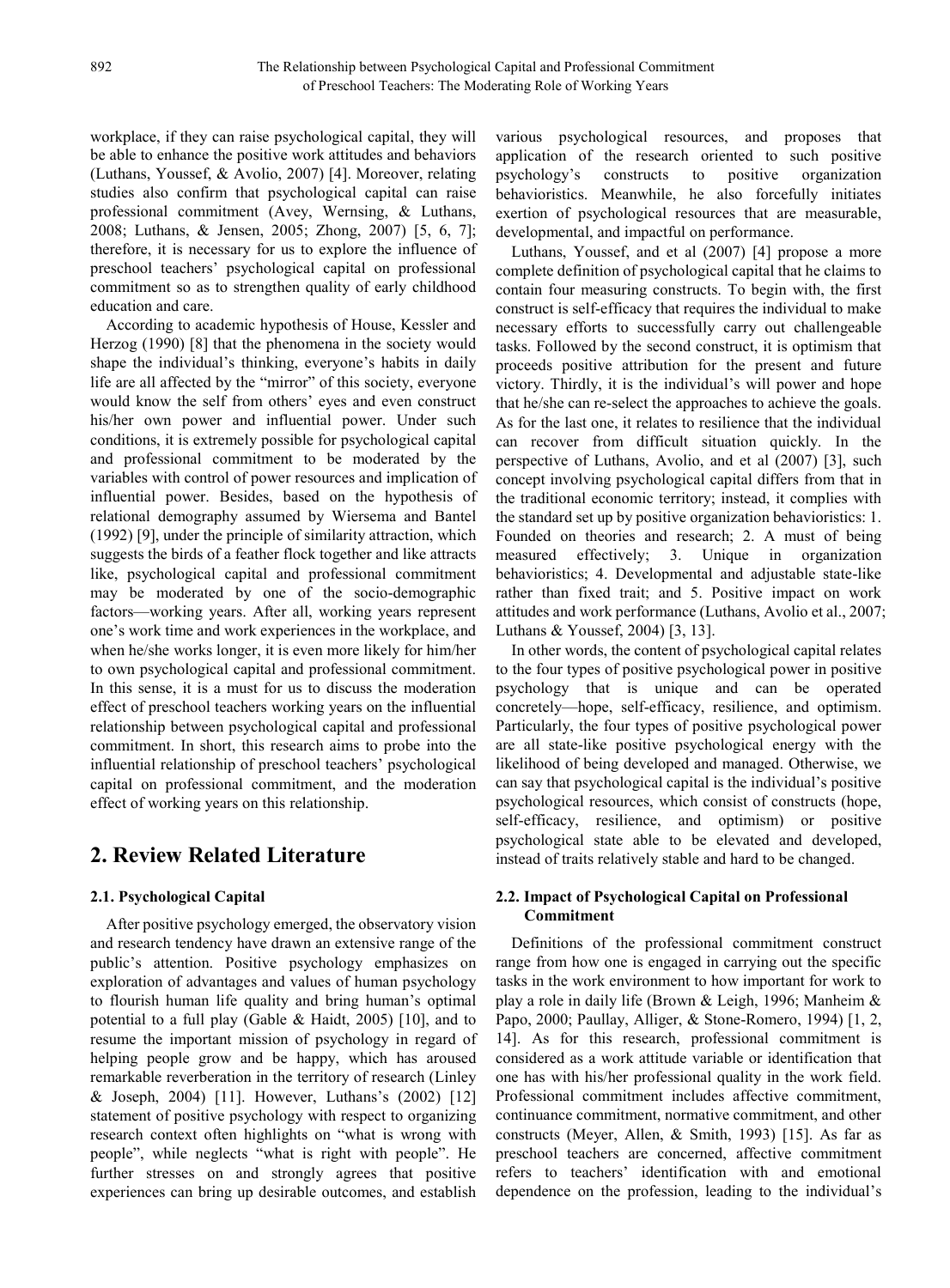autonomic learning and elevation of their professional efficacy. Continuance commitment implies the teachers enjoy concentrating on teaching profession, and are inclined to stay at the present job position. As for normative commitment, it means the teachers' internalization of teaching profession, and being willing to hold an active and positive attitude towards and spirit for participation and performance of teaching profession, while obeying to professional ethics, and obtaining pleasure from work.

Just like Avey, Luthans, and Youssef (2010) [16], Avey, Reichard, Luthans, and Mhatre (2011) [17], Avolio, Gardner, Walumbwa, Luthans and May (2004) [18], and Peterson and Spiker (2005) [19] propose that psychological capital influences outcome variable and research framework, all point out that psychological capital possesses the ability of elevating positive work attitudes and performance. Since professional commitment is exactly one of the work attitude variables, it should be impacted by psychological capital positively.

Here, we try to recount and deduct from the four constructs in psychological capital. To start with self-efficacy, it is a mechanism used by the individual to self-regulate his/her behaviors, according to Bandura's (1991) [20] social cognitive theory of self-regulation. Thus, when the individual's self-efficacy gets higher, his/her self-confidence raises as well, resulting in reaction of self-satisfaction and further presentation of better professional commitment. On the other hand, high self-efficacy means the individual is success-oriented, tends to overcome all difficulties, pursues challengeable work, and so on, all contributing to elevation of professional commitment. In terms of hope, based on hope theory of Snyder (2002) [21], it is highly hoped that the individual to accumulate positive emotional patterns from his/her successful experiences of achieving the goal, enhance agency thinking that makes motivation of goal come true, and scheme pathways thinking to implement the strategies of goal. Moreover, the individual may endeavor to accomplish the goal with guidance of willpower and way power, and generates sense of achievement, under which he/she is encouraged to keep on conducting positive work behaviors with positive work attitudes, leading to high professional commitment. Then, when it comes to optimism, Scheier and Carver's (1985) [22] dispositional optimism is adopted. That is, as the individual's expectation is positive, in the feedback loop of self-regulation, he/she would hold positive work attitudes, and show good professional commitment. Finally, for resilience, as Luthans, Youssef et al (2007) [4] argue that those who have high extent of resilience know better how to maneuver protective factors to resist against stress and adverse situations. In such way, such people will make a step further to surpass obstacles, and present professional commitment through good work attitudes for exhibition of professional commitment. Undeniably, those with high resilience can also face changeable and unsettled environment with employment of strategies to get adapted to such environment with a positive attitude, all raise possibility of strengthening professional commitment. In short, to view psychological capital effect from the respective construct, it is obvious that psychological capital can enhance professional commitment.

#### **2.3. Moderation Effects of Working Years**

Concerning the research related with psychological capital, they deal either with work attitude variable or with work performance variable as dependent variable, and compatible with above related psychological capital concept for positive impact on work attitudes and work performance. There is few discussion on psychological capital theory on adjustment variable; while Avolio et al(2004) [18] proposed the psychological capital effect model referring to regard work attitude variable as psychological capital effect the intermediary mediator work performance variable. Concerning the current preschool working site, for the less of child birth, non-profit preschool from government support, preschool educators need to hold various activities to show school characteristic to promote admissions. Therefore, for the working years factors, which could be highly possible have strong effect on psychological capital toward professional commitment, which play the intermediary role. For reasonable speculation, working conditions could also be intermediary role. However, in Taiwan public preschool, each preshool educator has similar working burden as private preschool educators. Thus, the crisis for Taiwan preschool is not enough children to be taught in preschool. And Taiwan government chose to cut out few-working-years-experience preschool teachers. Therefore, those experienced preschool educators with more psychological capital could show more professional commitment to deal with the less child crisis, and to ensure their working existence guarantee advantage. In empirical studies on organizational behaviors or organizational psychology, many scholars consider that demographic differences would affect the outcome variables like attitude, behavior, and etc. (Tsui, Egan, & O'Reilly, 1992; Tsui & Gutek, 1999) [23, 24]. In addition, in accordance with the theoretical hypothesis suggested by House et al (1990) [8], and Wiersema and Bantel (1992) [9], it is possible for psychological capital and professional commitment to be influenced by one of the socio-demographic factors, work years' moderation effect. This result represents that as one works, provides service, and accumulates work experiences for a longer time, it would be more likely that he/she possesses psychological capital and professional commitment. Particularly, in Chinese workplace culture, the experienced workers often have more power and resources so they can take advantage of those power and resources, just as Sternberg (2000) [25] suggest practical intelligence in everyday life for the experienced workers to make a full use of those resources and power, while Sternberg and Horvath (1999) [26] imply tacit knowledge in professional practice.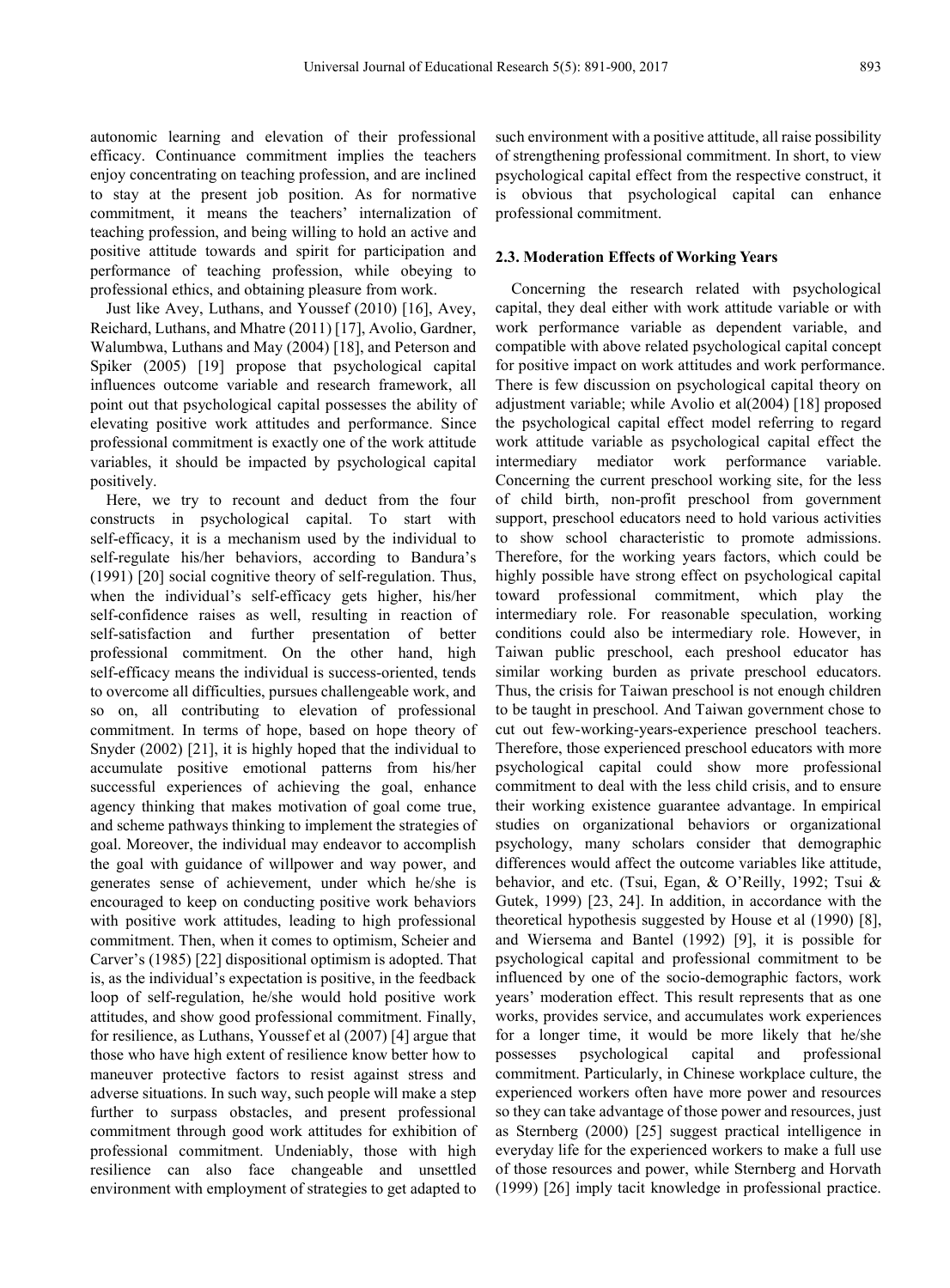In terms of tacit knowledge or practical intelligence, both can help the experienced workers to accumulate psychological capital and strengthen their identification with professional quality within work field and with how they are engaged in work, so that professional commitment can be enhanced.

# **3. Method**

### **3.1. Participants**

By means of purposive sampling, we extracted 400 public preschool teachers as the research subject. The teachers' average age is 38.99 years old, average working years is 7.97, and all are female. To adopt two-stage sampling strategy, for the first stage, in accordance with administrator area to sampling 80 preschools, and for the second stage to randomly sampling preschool educators in accordance with preschool scale. Each preschool is sampled for 2-12 educators for research subject, and the purposive sampling is in accordance with research ethics for the research preschool educators who are willing to correspond with the research.

#### **3.2. Measures**

#### (1) Psychological Capital Questionnaire

We adopted Psychological Capital Questionnaire (PCQ) developed by Lee, Chou, & Wu (2016) [27] to measure preschool teachers' psychological capital. The preschool teacher's PCQ comprises four subscales with equal weight: self-efficacy, hope, optimism and (4) resilience. Each of these subscales consists of five items with response options on a four-point Likert scale ranging from 1 ('strongly disagree') to 4 ('strongly agree'). To have 150 preschool educator in hand in pre-test, we collect data to have reliability and validity analysis, the result show that  $\lambda$  is between 0.73-0.91, Total  $\alpha$ =0.93, Total Variance= 74.14%. It means that the total questionnaire has quality validity and internal consistency. In Self-efficacy subscale, the items are as "When my job is in bottleneck, I believe I can overcome it"; in Hope subscale, the items are as "I will think a lot of interesting ideas to enhance parent-teacher communication"; In Optimism subscale, the items are as "I have high expectation on the kindergarten's future development"; and in Resilience subscale, the items are as "I can quickly hold my ground in the conflict event happening in the kindergarten."

#### (2) Professional Commitment Scale

According to Meyer et al. (1993) [15], Professional Commitment Scale was proposed and divided into three subscales—Affective Commitment subscale, Continuance Commitment subscale, and Normative Commitment subscale. In addition, we consulted literature related to teachers' professional commitment to prepare this scale for measurement of preschool teachers' professional commitment. There are totally 15 items, and each subscale has 5 items. Affective commitment subscale's items are as "Preschool education makes me feel a sense of achievement, so I do not intend to proceed career change"; normative commitment subscale's items are as "I will follow the ethics and norms in preschool educational work". The scale's scoring method utilizes Likert's Four-point Scale to give 1-4 points from "Extremely Disagree", "Disagree", "Agree", and "Extremely Agree". To have pretest for 150 preschool educators, we collect data and have reliability and validity analysis in progress, the result show that  $\lambda$  is between 0.64-0.90, Total  $\alpha$  =0.91, Total Variance= 75.56%. The total scale has quality validity and internal consistency.

#### **3.3. Data Analysis**

After receiving the returned formal questionnaires, we checked the answering condition of the questionnaires one by one, and deleted the ineffective ones and those with incomplete information. Then, we coded those effective sample questionnaires obtained from the survey to process by quantitative approach. Following this step, we used the statistic software SPSS and LISREL to conduct statistical analysis. However, before proceeding statistical tests, Harman's Single Factor Test was utilized first to enter all scores of items in the questionnaires on one hand, and employed exploratory factor analysis to elicit un-rotated factor solution for probation into the percentage of explained variance of the first (largest) factor with the purpose of detecting problem of common method variance (CMV). Then, through structural equation modeling, the influential relationship between preschool teachers' psychological capital and professional commitment, together with moderation effect of work years in this relationship were illustrated. At last, according to recommendations provided by Henry and Stone (1994) [28]and Hu and Bentler (1999) [29], we got the following indices of goodness-of-fit:  $CFI \ge 0.95$ , RMSEA  $\le 0.06$ , AGI $\ge 0.9$ , AGFI $\ge 0.8$ .

# **4. Results of Analysis**

#### **(1) Common Method Variance Analysis**

Psychological Capital Questionnaire and Professional Commitment Scale, with a total of 35 items, underwent exploratory factor analysis, and the un-rotated factor solution shows there were 7 factors: the percentage of explained variance of the first (largest) factor is 30.05%, less than 50%. As for the 25 items' factor loading in the first factor, only one's factor loading is larger than 0.5. Consequently, this research applied Self-report Scale to collect single subject's cognitive information, and found there was no serious CMV problem, which implies that in the follow-up analysis, CMV will not inflate the observed correlation among variables leading to obscuring the real relationship. In the meantime, such results also show that no confusion of concepts had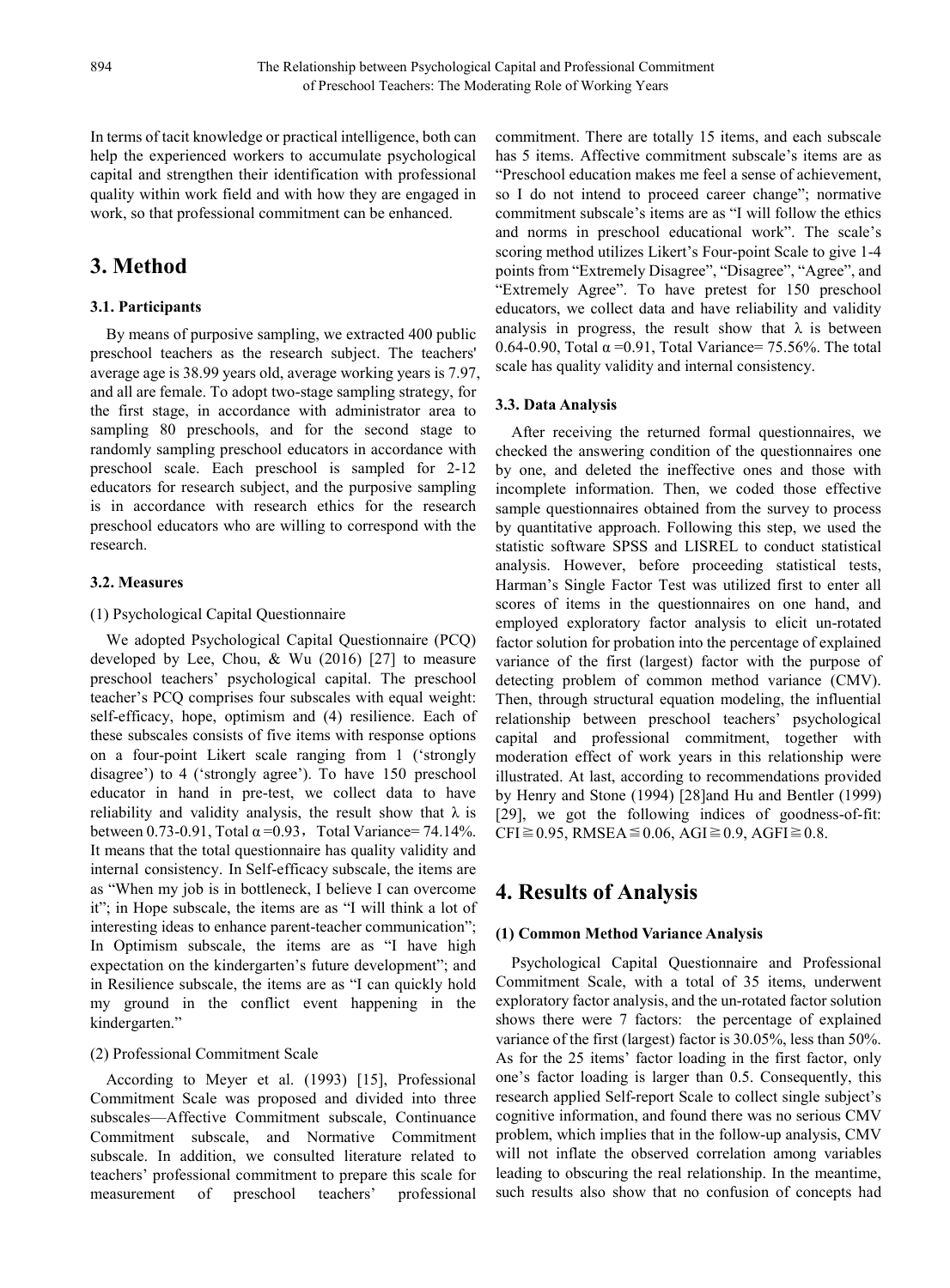occurred in what we measured in regard of preschool teachers' psychological capital and professional commitment.

#### **(2) Primary Results: Measurement Model**

Using the two-step approach recommended by Kline (2011) [30], prior to estimating the full structural model, we first examined a measurement model with no structural paths to examine model fit. We also used the second order confirmatory factor analysis for the measurement model of psychological capital and professional commitment.

The original hypothesized psychological capital measurement model (the higher-order construct of PsyCap) had the following model fit:  $\chi^2_{(166)}$ =239.89, p=0.00, RMSEA  $= 0.04$ , CI90% [0.04, 0.05], GFI = 0.90, AGFI = 0.88, CFI=0.98. This final model had adequate model fit. The final measurement model with standardized path estimates is shown in Figure 1.



Note: X1 to X20 signify items; PCQ= psychological capital, SE= self-efficacy, HO= hope, OP= optimism and RE=resilience. **Figure 1.** measurement model of psychological capital (standardized solution)



Note: X1 to X15 are items, PC= professional commitment, AC= affective commitment, CC= continuance commitment, NC= normative commitment. **Figure 2.** measurement model of professional commitment (standardized solution)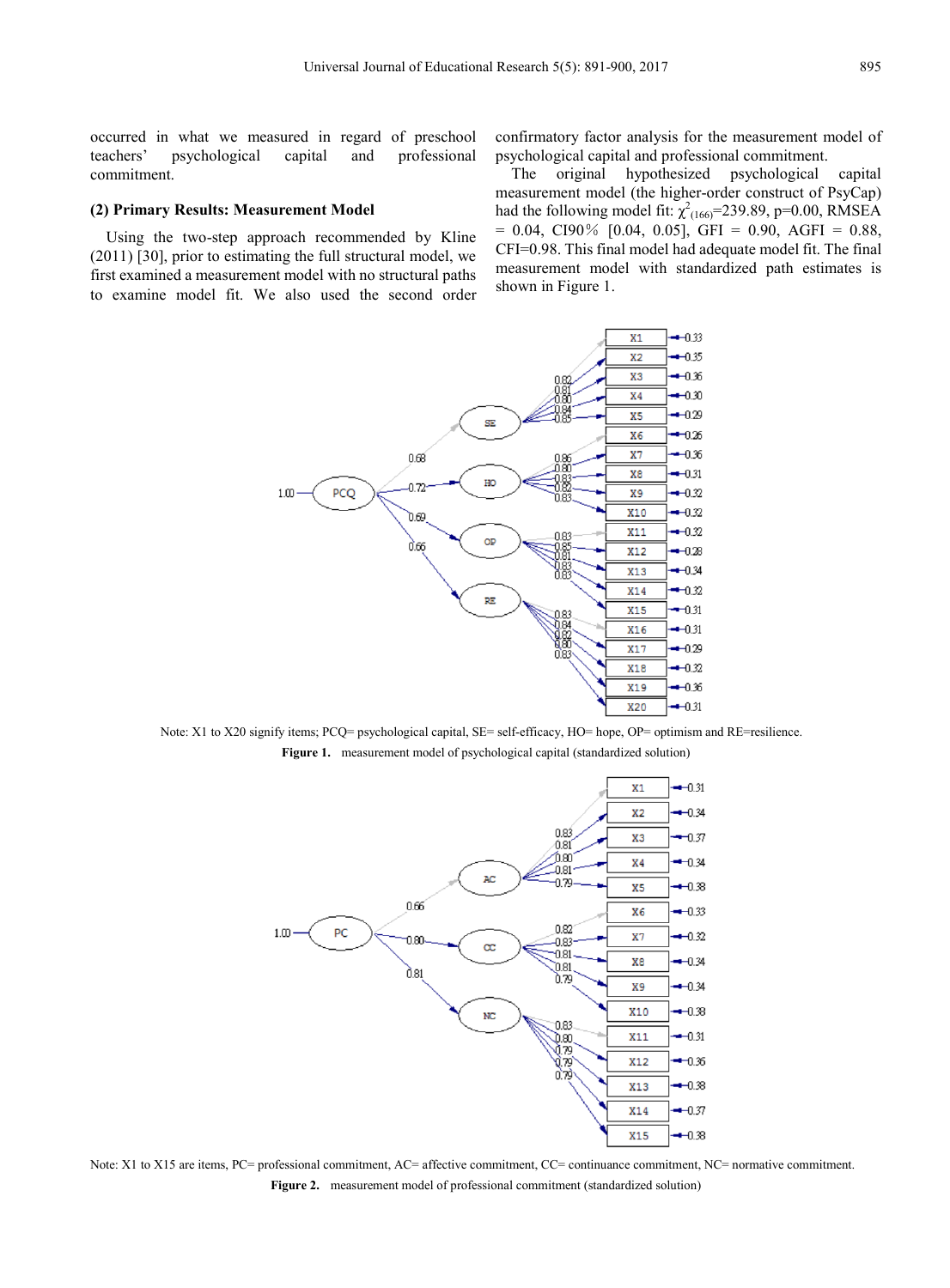Note: PCQ= psychological capital, SE= self-efficacy, HO= hope, OP= optimism and RE=resilience, PC= professional commitment, AC= affective commitment, CC= continuance commitment, NC= normative commitment.

**Figure 3.** Original full structural model (standardized solution)

The original hypothesized professional commitment model (the higher-order construct of professional commitment) had the following model fit:  $\chi^2_{(87)}$ = 141.78,  $p=0.00$  RMSEA = 0.05, CI<sub>90</sub> [0.04, 0.05], GFI = 0.91, AGFI  $= 0.88$ , CFI=0.98. This final model had adequate model fit. The final measurement model with standardized path estimates is shown in Figure 2.

Measurement model is covariant effect of a latent variable and its observed variables. According to the abovementioned confirmatory factor analysis, measurement models all have adequate model fit. Then, when we targeted at the full structural models to conduct latent variable path analysis, the composite score of the measured items of self-efficacy, hope, optimism and resilience can serve as the observed variables of this latent variable for psychological capital. Finally, the composite score measured with affective commitment, continuance commitment, and normative commitment can work as the observed variables of this latent variable for professional commitment.

#### **(3) Relationship between Psychological Capital and Professional Commitment of Preschool Teachers**

Based on literature deduction, this research assumes that relationship exists between psychological capital and professional commitment, while work years are also considered as a moderator. Consequently, we suggest two hypothesized models. One is the original full structural model (Model 1) that shows the relationship between preschool teachers' psychological capital and professional commitment. The other is the alternative model (Model 2), an original full hybrid model related to preschool teachers' psychological capital and professional commitment to raise the effect of this moderator of the working years. Model 1 has the following model fit:  $\chi^2_{(13)}$ =23.54, p=0.04, RMSEA = 0.05,  $CI_{90}$  [0.02, 0.07], GFI = 0.97, AGFI = 0.94, CFI=0.99( see Fig. 3). This model 1 has a acceptable model fit. The final model with standardized path estimates is

shown in Figure 3.

The Model 2 has the following model fit:  $\chi^2_{(18)}$ =19.85,  $p=0.34$ , RMSEA = 0.02,  $CI_{90}$  [0.01, 0.06], GFI = 0.98, AGFI  $= 0.96$ , CFI=0.99. This final model had acceptable model fit. The final model with standardized path estimates is shown in Figure4.

According to the fit indices, we evaluated the two models, and found that Model 1 and Model 2 would well fit the observed data, so Model 1 and Model 2 are acceptable. On the basis of Fig. 3 and LISREL output reports, the path coefficient from psychological capital to professional commitment is  $0.76(t=12.58, p<0.05)$ . Such results explain why preschool teachers' psychological capital has significantly positive influence on professional commitment. That is to say, as preschool teachers possess more psychological capital; their professional commitment will get higher on the other hand. In addition, consistent with Fig. 4 and LISREL output reports, the path coefficient from work years to psychological capital is  $0.57$  ( $t=9.58$ ,  $p<0.05$ ), the path coefficient from work years to professional commitment is  $0.21$  ( $t=3.35$ ,  $p<0.05$ ), and the path coefficient from psychological capital to professional commitment is  $0.59(t=8.30, p<0.05)$ . In comparison with the path coefficient of the original full structural model, those are all lower, explaining that work years have a moderation effect. In other words, preschool teachers' psychological capital has significantly positive influence on professional commitment, although the extent of influence is associated with work years. Nevertheless, as preschool teachers' work years increases, their influence of psychological capital on professional commitment will get better. In order to concretely demonstrate such moderation effect of working years, we used the median to divide preschool teachers into those with more work years and those with less work years. Aiming at two groups of preschool teachers' influence of psychological capital on professional commitment, regression analysis was applied, as shown in Fig. 5: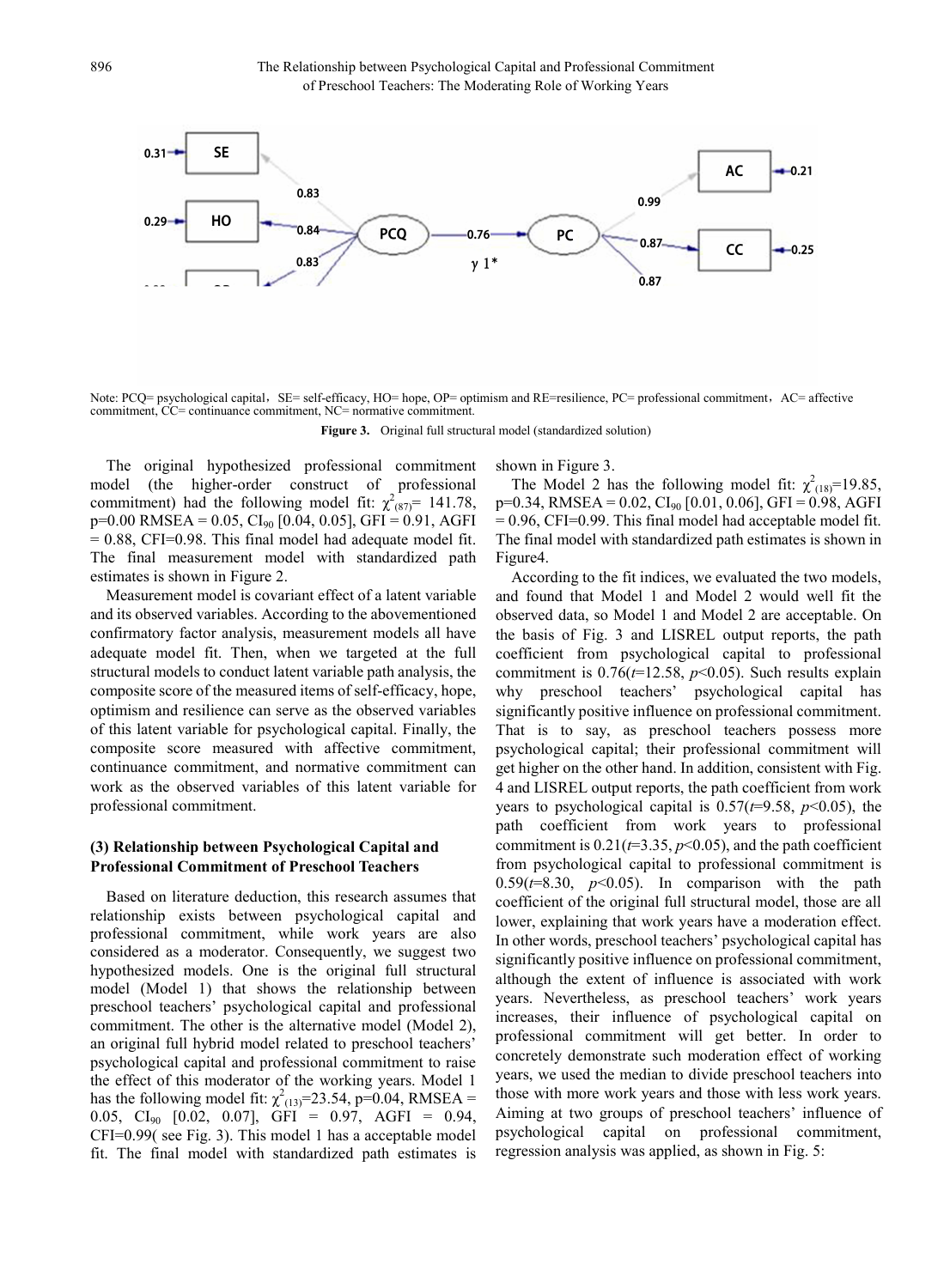

Note: WY= working years PCQ= psychological capital, SE= self-efficacy, HO= hope, OP= optimism and RE=resilience, PC= professional commitment, AC= affective commitment, CC= continuance commitment, NC= normative commitment.

**Figure 4.** Alternative model (standardized solution)



Note: WY= working years, PCQ= psychological capital, PC= professional commitment.

**Figure 5.** Regression analysis for the experienced and inexperienced preschool teachers' psychological capital's impact on professional commitment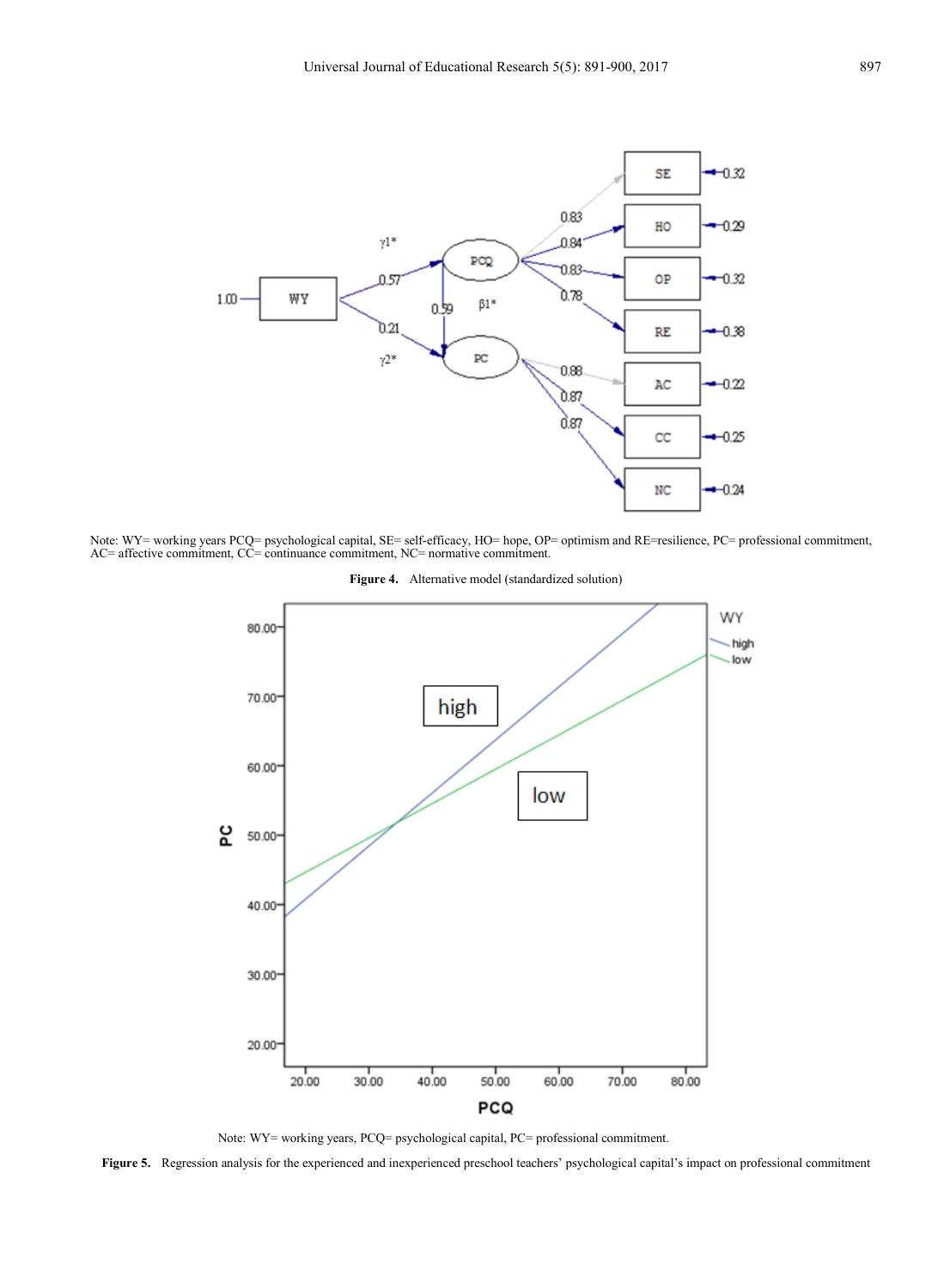# **5. Discussion**

In accordance with the principle of SEM, during proceeding full structural model, test of measurement model must be done first. Due to full structural model analysis takes the item's composite score as the observed variables, if the measurement model's items' factor loading is too low, the individual item's reliability is poor, then the full structural model analysis will lack empirical foundation. Measures should be reliable and valid; in this case, if the variables are not measured well, the model will not work. Furthermore, by means of adopting one-step approach, the presence of interpretational confounding may not be detected, resulting in fit being maximized at the expense of meaningful interpretability of the constructs. In this research, it is found that psychological capital's and professional commitment's measurement models fit to the data, and can further proceed analysis of evaluation and causal relationship of the full structural model.

From analysis of psychological capital's measurement model, it is found that psychological capital is a higher-order core factor, while hope, resilience, optimism, and self-efficacy may have conceptual independence. However, hope, resilience, optimism, and self-efficacy still make a unique theoretical and measurable contribution to a higher order core construct of psychological capital. As psychological capital contains four components—hope, resilience, optimism, and self-efficacy, such research findings are consistent with the composite elements of psychological capital in literature discussion (Luthans, Youssef et al, 2007) [4].

In analysis of professional commitment's measurement model, we found that professional commitment involves commonalities of affective commitment, continuance commitment, and normative commitment. First, professional commitment is a higher order core construct consisting of affective commitment, continuance commitment, and normative commitment, which is compatible with what recounted in literature review relative to the composite elements of professional commitment (Meyer et al, 1993)  $[15]$ .

As for the full structural model analysis, it is also found that preschool teachers psychological capital and professional commitment has significantly positive correlation, which means that when the preschool teachers have more psychological capital, they will bring up higher professional commitment. This finding corresponds to what we mentioned in literature review that psychological capital is a psychological resource that casts positive influence on work attitude, work performance, and the like. Certainly, psychological capital can elevate positive work attitude as well as work performance. Since professional commitment is a work attitude variable, it should undeniably be influenced positively by psychological capital (Avey et al, 2010; Avey et al, 2011; Avolio et al, 2004; Peterson & Spiker, 2005) [16, 17, 18, 19]. Preschool teachers have high level of professional commitment that can contribute to raising the standard of early childhood education and care. At this point, as long as preschool teachers own psychological capital, they will absolutely elevate preschool teachers' professional commitment. As a result, it is indeed a must for us to imitate the measures of Luthans, Avey, Avolio, Norman, and Combs (2006) [31], Luthans, Avey, Avolio, and Peterson (2010) [32] to exert psychological capital intervention for development of preschool teachers' hope, resilience, optimism, and self-efficacy.

In cultivating hope, according to Snyder's (2000) [33] clinical instruction and Luthans and Youssef's (2004) [13] idea of developing hope, we can have preschool teachers practice setting up feasible work plan goals and put it into practice with a variety of approaches. In the process of carrying out the goals, preschool teachers can draw up obstacle removing plan for the potential difficulties on the way of accomplishing the goal. In terms of developing optimism, based on the obstacle removing plan proposed by Luthans (2005) [34], Luthans, and Youssef et al (2007) [4], preschool teachers can do brainstorming with one another for feasible reacting plans, encourage one another, and inspire one another for building up positive expectation, and developing so-called realistic and flexible optimism. As for raising self-efficacy, complying with Bandura's (1997) [35] theory of self-efficacy, on one hand, skills of emotion regulation and social persuasion must be exerted to cultivate preschool teachers' confidence. On the other hand, preschool teachers have to exchange successful experiences or even successful paradigm with one another to raise their self-confidence. For the part of improving resilience, with application of Masten's (2001) [36] suggestions for resilience cultivation, preschool teachers can train themselves to make critical retrospections on the thoughts and emotions generated in adversity, while taking advantage of each personal resource to carry out the planned work goal. Alternatively, schools can encourage preschool teachers to attend in-service trainings for them to understand the preciousness of psychological capital. Above all, the schools can host advanced workshops or educational seminars with relative themes with adoption of practical simulation. For example, by means of Solution-focused brief therapy (SFBT) on the basis of solution-building instead of problem-solving, preschool teachers can learn to transform the negative emotions to positive energy, and use strengths perspective to dissolve the risks. In this way, preschool teachers will be able to experience personally how to make theories and practices coordinate with each other, and elevate the psychological capital of preschool teachers substantially.

The latest research findings show that authentic leadership can raise the employees' psychological capital (Rego, Sousa, Marques, & Cunha, 2012) [37], which is a process of integrating positive psychological capacities with highly developed organizational context to operate cooperatively. In this process, both the leader and the subordinators will generate intense self-consciousness and self-regulate the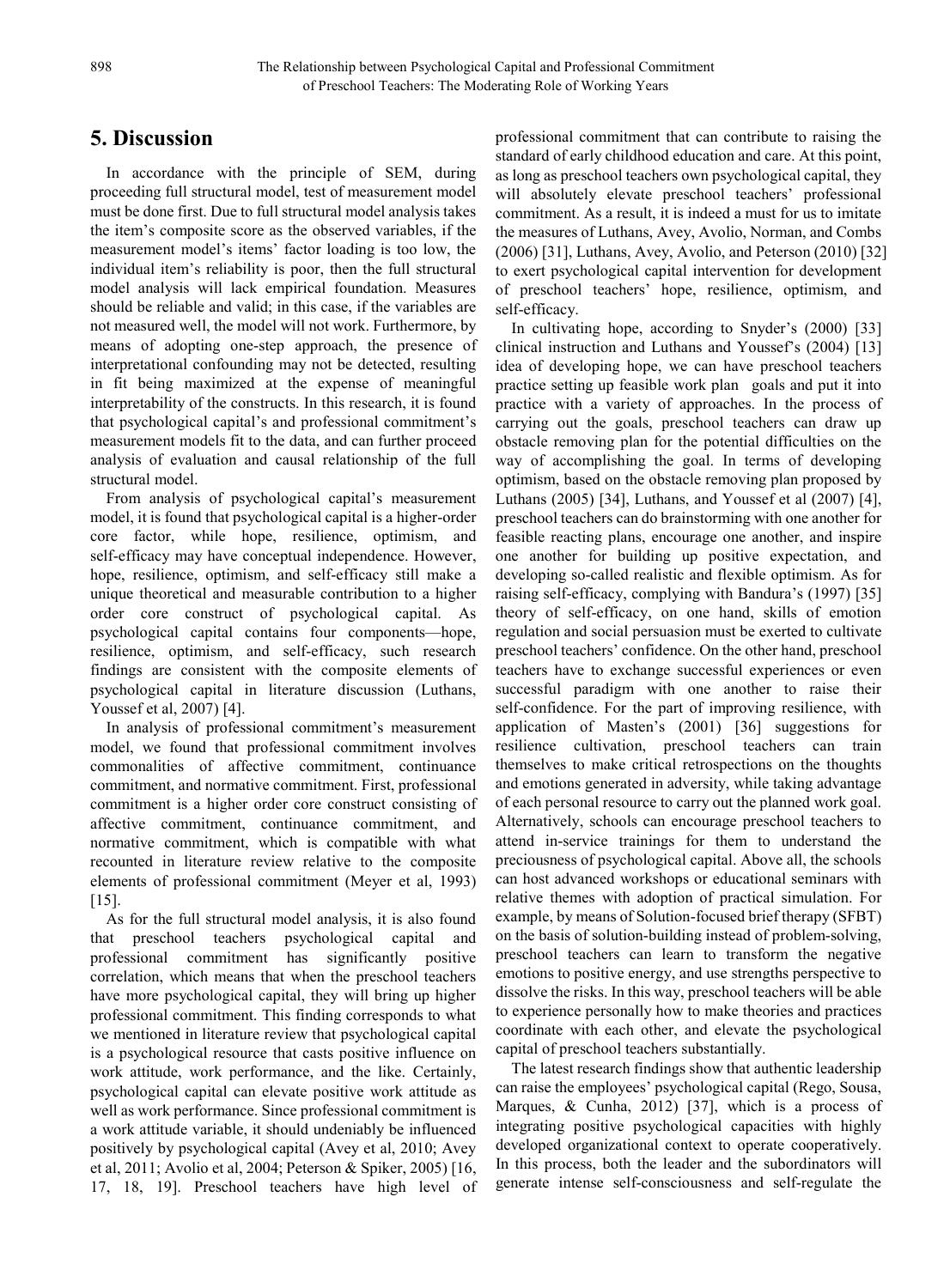positive behaviors in order to achieve positive self-development (Avolio et al., 2004; Luthans & Avolio, 2003) [18, 38]. Such leadership that emphasizes on sincerity and truth will bring up positive self-development that endow both the leader and the subordinators with psychological capital including self-efficacy, hope, optimism, and resilience, and display positive personal development and self-growth (Cooper, Scandura, & Schriesheim, 2005; Sparrowe, 2005) [39, 40]. Therefore, authentic leadership can integrate into psychological capital intervention to achieve even better effect.

In alternative model analysis, it is found that working years has a moderation effect. For experienced preschool teachers, their professional commitment is higher than the inexperienced preschool teachers'. Besides, the extent that the experienced preschool teachers' psychological capital raises professional commitment is superior to the inexperienced preschool teachers. This finding implies that, in Chinese workplace culture, the experienced workers often own more power and resources. While in practical situation it really shows the same result, the biggest crisis for Taiwan preschool educators is the lack of children birth, and the government chose to cut out or transfer less experiential preschool educators to correspond with Chinese occupation ethics and culture. On the other hand, more experienced preschool educators might have more working psychological capital to show higher professional commitment to ensure their occupation existential advantage. To take it from another perspective, those experienced preschool educator do have more deep understanding toward preschool, children's parents, and local culture; therefore, they have more significant effect on children's parents and have more problem-solution ability in preschool working site than those less-experience preschool educators. Under this premise, in teacher empowerment activities, the experienced preschool teachers should be encouraged to share the tips to acquire psychological capital and professional commitment through resource exertion, particularly when they are developing personal tacit knowledge or practical intelligence involving hope, resilience, optimism, and self-efficacy.

## **6. Conclusions**

Anyway, from "children are the future masters in our nation" viewpoint, we can sense that importance of early childhood education cannot be ignored. To raise the quality of education that our children receive demands preschool teachers' professional commitment, which is interlinked closely with psychological capital. As a result, the Educational units in Taiwan need to help kindergartens open psychological capital intervention programs, and invite the experienced preschool teachers in the teachers' community to share experiences and display simulation for real situation to help elevate the inexperienced preschool teachers'

psychological capital. According to the latest research findings, we should inspire the principal in the kindergarten to adopt authentic leadership, which is a positive approach to organizational leadership for raising preschool teachers' psychological capital.

## **REFERENCES**

- [1] S. P Brown, T. W. Leigh. A new look at psychological climate and its relationship to job involvement, effort, and performance, Journal of Applied Psychology, No. 81, 358-368, 1996.
- [2] B. Manheim, E. Papo. Differences in organizational commitment and its correlates among professional and nonprofessional occupational welfare workers, Administration in Social Work, No. 23, 119-137, 2000.
- [3] F. Luthans, B. J. Avolio, J. B. Avey, S. M. Norman. Positive psychological capital: Measurement and relationship with performance and satisfaction, Personnel Psychology, Vol. 60, No. 3, 541-572, 2007.
- [4] F. Luthans, C. M. Youssef, B. J. Avolio. Psychological Capital: Developing the Human Competitive Edge, Oxford University, Oxford, UK, 2007.
- [5] J. B. Avey, T. S. Wernsing, F. Luthans. Can positive employees help positive organizational change? Impact of psychological capital and emotions on relevant attitudes and behaviors. The Journal of Applied Behavioral Science, Vol. 44, No. 1, 48-70, 2008.
- [6] K. W. Luthans, S. M. Jensen. The linkage between psychological capital and commitment to organizational mission: A study of nurses, Journal of Nursing Administration, Vol. 35, No. 6, 304-310, 2005.
- [7] L. F. Zhong. Effects of psychological capital on employees' job performance, organizational commitment, and organizational citizenship behavior, Acta Psychologica Sinica, Vol. 39, No. 2, 328-334, 2007.
- [8] J. S. House, R. C. Kessler, A. R. Herzog. Age, socioeconomic status, and health, Milbank Quarterly, Vol. 68, No. 3, 383–411, 1990.
- [9] M. F. Wiersema, K. A. Bantel. Top management team demography and corporate strategic change, Academy of Management Journal, No. 35, 91-121, 1992 .
- [10] S. L. Gable, J. Haidt. What (and why) is positive psychology, Review of General Psychology, Vol. 9, No. 2, 103-110, 2005.
- [11] P. A. Linley, S. Joseph. Positive Psychology in Practice. Wiley, Hoboken, 2004.
- [12] F. Luthans. Positive organizational behavior: Developing and managing psychological strengths, Academy of Management Executive, Vol. 16, No. 1, 57-75, 2002.
- [13] F. Luthans, C. M. Youssef. Human, social, and now positive psychological capital management: Investing in people for competitive advantage, Organizational Dynamics, Vol. 33, No. 2, 143–160, 2004.